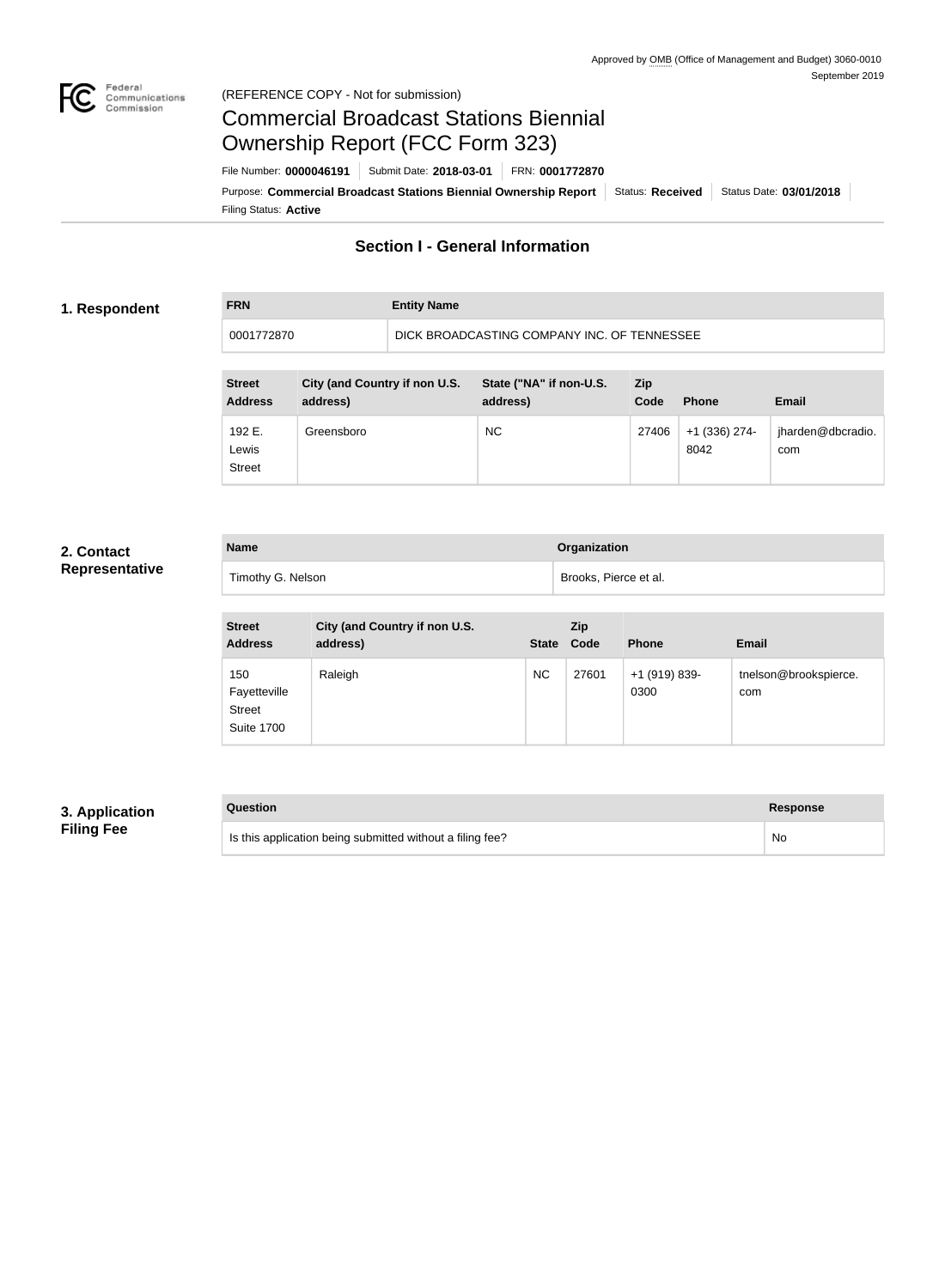| <b>Fees</b> | <b>Application Type</b> | <b>Form Number</b> | <b>Fee Code</b> | Quantity      | <b>Fee Amount</b> | <b>Subtotal</b> |
|-------------|-------------------------|--------------------|-----------------|---------------|-------------------|-----------------|
|             | Biennial                | Form 323           | <b>MAR</b>      | ີ<br><u>_</u> | 85                | \$140.00        |
|             |                         |                    |                 |               | Total             | \$140.00        |

## **4. Nature of Respondent**

| (a) Provide the following information about the Respondent: |                        |
|-------------------------------------------------------------|------------------------|
| <b>Relationship to stations/permits</b>                     | Licensee               |
| <b>Nature of Respondent</b>                                 | For-profit corporation |

**(b) Provide the following information about this report:**

| <b>Purpose</b> | Biennial                                                                                                                                                                               |
|----------------|----------------------------------------------------------------------------------------------------------------------------------------------------------------------------------------|
| "As of" date   | 10/01/2017                                                                                                                                                                             |
|                | When filing a biennial ownership report or validating<br>and resubmitting a prior biennial ownership report, this<br>date must be Oct. 1 of the year in which this report is<br>filed. |

## **5. Licensee(s) and Station(s)**

### **Respondent is filing this report to cover the following Licensee(s) and station(s):**

| Licensee/Permittee Name                     | <b>FRN</b> |
|---------------------------------------------|------------|
| DICK BROADCASTING COMPANY INC. OF TENNESSEE | 0001772870 |

| Fac. ID No. | <b>Call Sign</b> | <b>City</b>          | <b>State</b> | <b>Service</b> |
|-------------|------------------|----------------------|--------------|----------------|
| 16891       | <b>WKZL</b>      | <b>WINSTON-SALEM</b> | <b>NC</b>    | FM             |
| 16892       | <b>WKRR</b>      | ASHEBORO             | <b>NC</b>    | FM             |

## **Section II – Biennial Ownership Information**

**1. 47 C.F.R. Section 73.3613 and Other Documents**

Licensee Respondents that hold authorizations for one or more full power television, AM, and/or FM stations should list all contracts and other instruments set forth in 47 C.F.R. Section 73.3613(a) through (c) for the facility or facilities listed on this report. In addition, attributable Local Marketing Agreements (LMAs) and attributable Joint Sales Agreements (JSAs) must be disclosed by the licensee of the brokering station on its ownership report. If the agreement is an attributable LMA, an attributable JSA, or a network affiliation agreement, check the appropriate box. Otherwise, select "Other." Non-Licensee Respondents, as well as Licensee Respondents that only hold authorizations for Class A television and/or low power television stations, should select "Not Applicable" in response to this question.

| <b>Document Information</b>                     |                                                                                                        |  |
|-------------------------------------------------|--------------------------------------------------------------------------------------------------------|--|
| Description of contract or instrument           | Articles of Merger                                                                                     |  |
| Parties to contract or instrument               | Dick Broadcasting Company, Inc. of North Carolina into Dick<br>Broadcasting Company, Inc. of Tennessee |  |
| Date of execution                               | 07/2000                                                                                                |  |
| Date of expiration                              | No expiration date                                                                                     |  |
| <b>Agreement type</b><br>(check all that apply) | Other<br><b>Agreement Type: Articles of Merger</b>                                                     |  |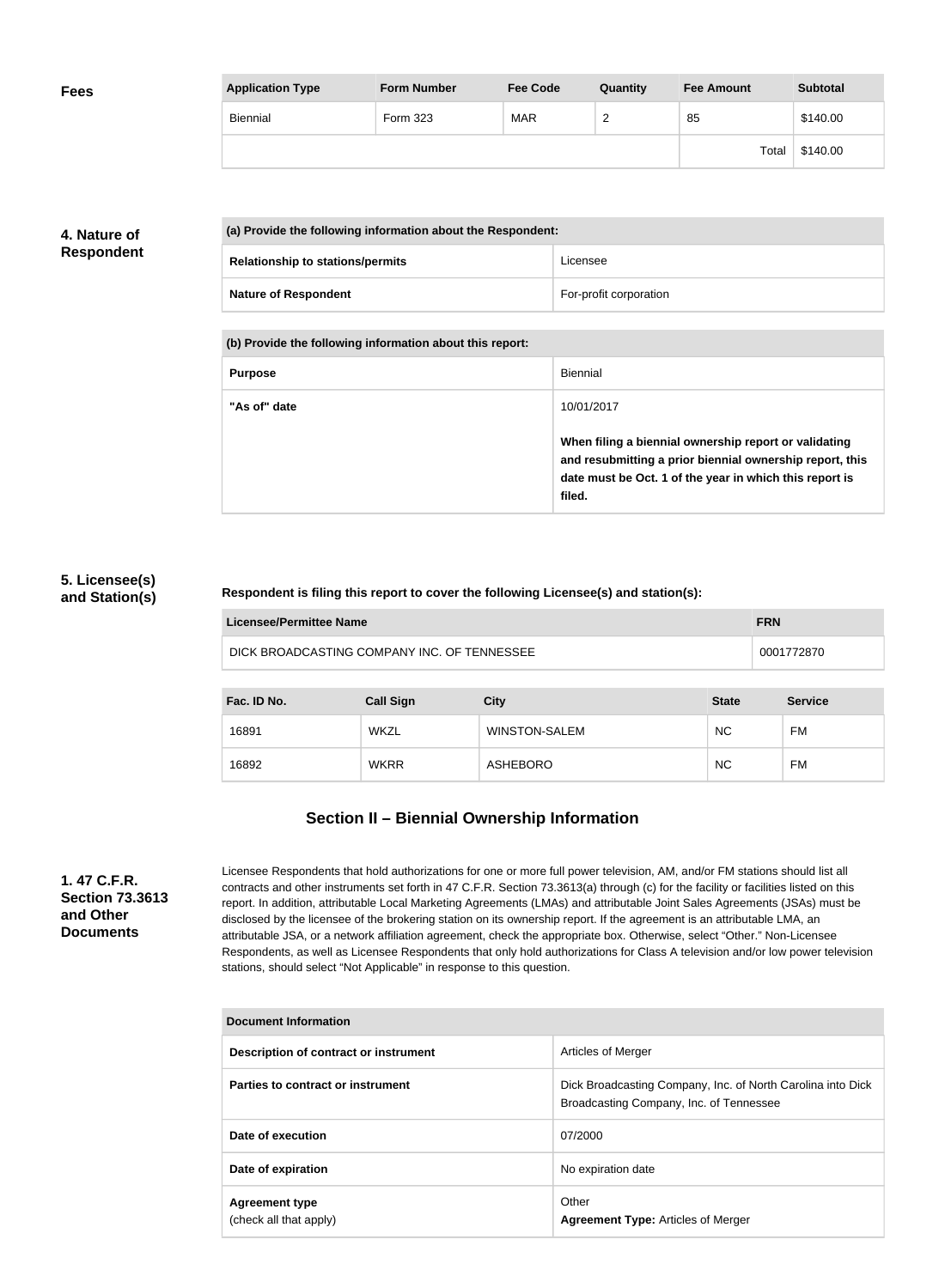| Document Information                            |                                                              |  |
|-------------------------------------------------|--------------------------------------------------------------|--|
| Description of contract or instrument           | Certificate of Incorporation                                 |  |
| Parties to contract or instrument               | State of Tennessee                                           |  |
| Date of execution                               | 01/1958                                                      |  |
| Date of expiration                              | No expiration date                                           |  |
| <b>Agreement type</b><br>(check all that apply) | Other<br><b>Agreement Type: Certificate of Incorporation</b> |  |

| Document Information                            |                                              |  |
|-------------------------------------------------|----------------------------------------------|--|
| Description of contract or instrument           | <b>Bylaws</b>                                |  |
| Parties to contract or instrument               | Dick Broadcasting Company, Inc. of Tennessee |  |
| Date of execution                               | 07/2000                                      |  |
| Date of expiration                              | No expiration date                           |  |
| <b>Agreement type</b><br>(check all that apply) | Other<br><b>Agreement Type: Bylaws</b>       |  |

#### **2. Ownership Interests**

**(a)** Ownership Interests. This Question requires Respondents to enter detailed information about ownership interests by generating a series of subforms. Answer each question on each subform. The first subform listing should be for the Respondent itself. If the Respondent is not a natural person, also list each of the officers, directors, stockholders, non-insulated partners, non-insulated members, and any other persons or entities with a direct attributable interest in the Respondent pursuant to the standards set forth in 47 C.F.R. Section 73.3555. (A "direct" interest is one that is not held through any intervening companies or entities.) List each interest holder with a direct attributable interest in the Respondent separately.

Leave the percentage of total assets (Equity Debt Plus) field blank for an interest holder unless that interest holder has an attributable interest in the Respondent solely on the basis of the Commission's Equity Debt Plus attribution standard, 47 C.F.R. Section 73.3555, Note 2(i).

In the case of vertical or indirect ownership structures, list only those interests in the Respondent that also represent an attributable interest in the Licensee(s) for which the report is being submitted.

Entities that are part of an organizational structure that includes holding companies or other forms of indirect ownership must file separate ownership reports. In such a structure do not report, or file a separate report for, any interest holder that does not have an attributable interest in the Licensee(s) for which the report is being submitted.

Please see the Instructions for further detail concerning interests that must be reported in response to this question.

The Respondent must provide an FCC Registration Number for each interest holder reported in response to this question. Please see the Instructions for detailed information and guidance concerning this requirement.

| ווטוווטוווטווון שוופוסוואט |                                             |                     |  |
|----------------------------|---------------------------------------------|---------------------|--|
| <b>FRN</b>                 | 0001772870                                  |                     |  |
| <b>Entity Name</b>         | DICK BROADCASTING COMPANY INC. OF TENNESSEE |                     |  |
| <b>Address</b>             | PO Box                                      |                     |  |
|                            | <b>Street 1</b>                             | 192 E. Lewis Street |  |
|                            | <b>Street 2</b>                             |                     |  |
|                            | <b>City</b>                                 | Greensboro          |  |
|                            | State ("NA" if non-U.S.<br>address)         | <b>NC</b>           |  |
|                            | <b>Zip/Postal Code</b>                      | 27406               |  |
|                            |                                             |                     |  |

**Ownership Information**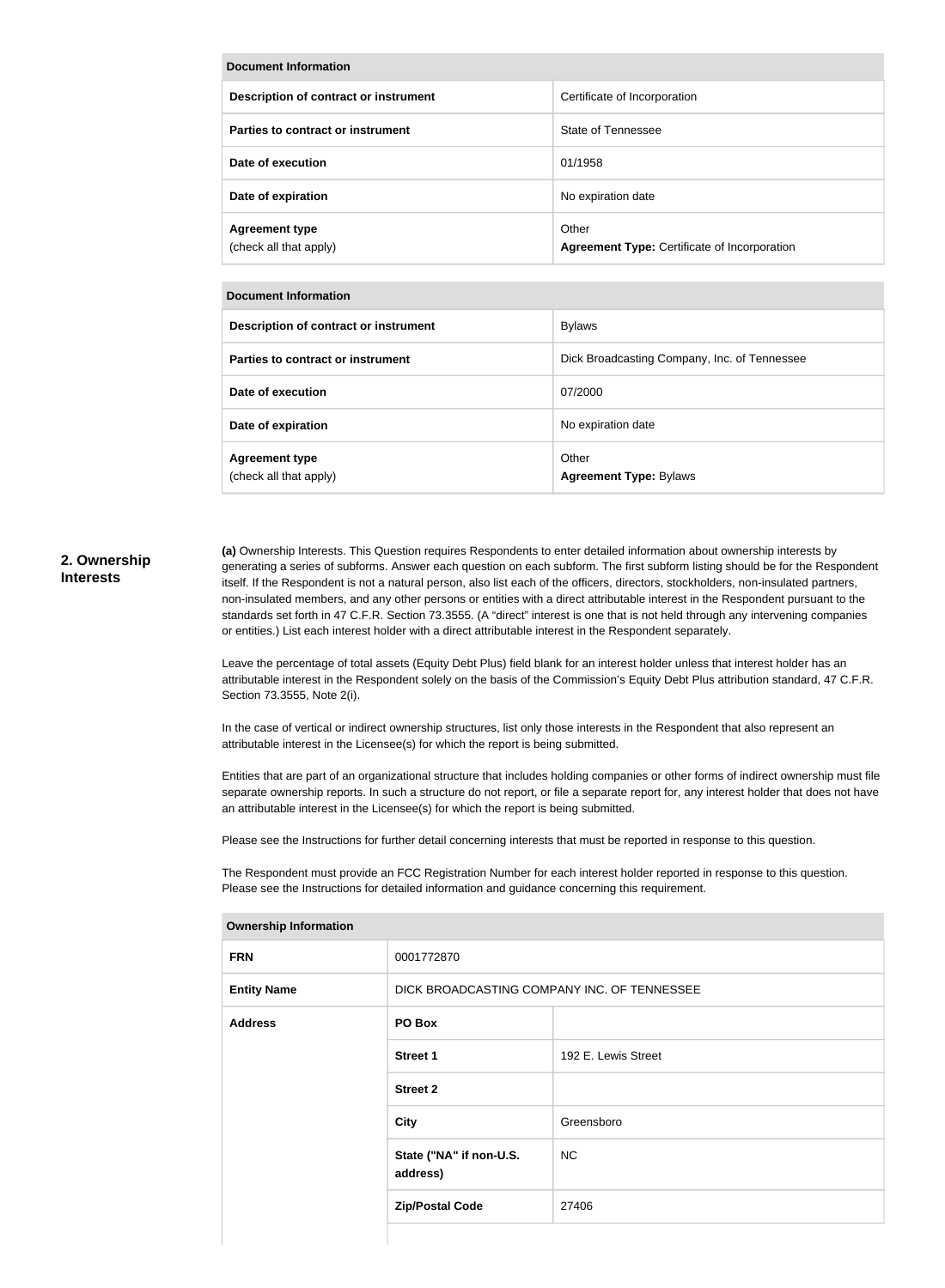|                                                                                      | Country (if non-U.S.<br>address)                        | <b>United States</b> |                                   |  |
|--------------------------------------------------------------------------------------|---------------------------------------------------------|----------------------|-----------------------------------|--|
| <b>Listing Type</b>                                                                  | Respondent                                              |                      |                                   |  |
| <b>Positional Interests</b><br>(check all that apply)                                | Respondent                                              |                      |                                   |  |
| <b>Tribal Nation or Tribal</b><br><b>Entity</b>                                      | Interest holder is not a Tribal nation or Tribal entity |                      |                                   |  |
| <b>Interest Percentages</b><br>(enter percentage values                              | <b>Voting</b>                                           | 0.0%                 | <b>Jointly Held?</b><br><b>No</b> |  |
| from 0.0 to 100.0)                                                                   | <b>Equity</b>                                           | 0.0%                 |                                   |  |
|                                                                                      | <b>Total assets (Equity Debt</b><br>Plus)               | 0.0%                 |                                   |  |
| Does interest holder have an attributable interest in one or more broadcast stations |                                                         |                      | <b>No</b>                         |  |

**that do not appear on this report?**

| <b>Ownership Information</b>                              |                                                                                      |                                    |    |  |
|-----------------------------------------------------------|--------------------------------------------------------------------------------------|------------------------------------|----|--|
| <b>FRN</b>                                                | 0027286624                                                                           |                                    |    |  |
| <b>Name</b>                                               | Jennifer Parker-Harden                                                               |                                    |    |  |
| <b>Address</b>                                            | PO Box                                                                               |                                    |    |  |
|                                                           | <b>Street 1</b>                                                                      | 6318 Gold Wagon Lane               |    |  |
|                                                           | <b>Street 2</b>                                                                      |                                    |    |  |
|                                                           | <b>City</b>                                                                          | Charlotte                          |    |  |
|                                                           | State ("NA" if non-U.S.<br>address)                                                  | <b>NC</b>                          |    |  |
|                                                           | <b>Zip/Postal Code</b>                                                               | 28227                              |    |  |
|                                                           | Country (if non-U.S.<br>address)                                                     | <b>United States</b>               |    |  |
| <b>Listing Type</b>                                       | Other Interest Holder                                                                |                                    |    |  |
| <b>Positional Interests</b><br>(check all that apply)     | Officer                                                                              |                                    |    |  |
| Citizenship, Gender,                                      | <b>Citizenship</b>                                                                   | <b>US</b>                          |    |  |
| <b>Ethnicity, and Race</b><br><b>Information (Natural</b> | Gender                                                                               | Female                             |    |  |
| Persons Only)                                             | <b>Ethnicity</b>                                                                     | Not Hispanic or Latino             |    |  |
|                                                           | Race                                                                                 | <b>Black or African American</b>   |    |  |
| <b>Interest Percentages</b><br>(enter percentage values   | Voting                                                                               | 0.0%<br><b>Jointly Held?</b><br>No |    |  |
| from 0.0 to 100.0)                                        | <b>Equity</b>                                                                        | 0.0%                               |    |  |
|                                                           | <b>Total assets (Equity Debt</b><br>Plus)                                            |                                    |    |  |
| that do not appear on this report?                        | Does interest holder have an attributable interest in one or more broadcast stations |                                    | No |  |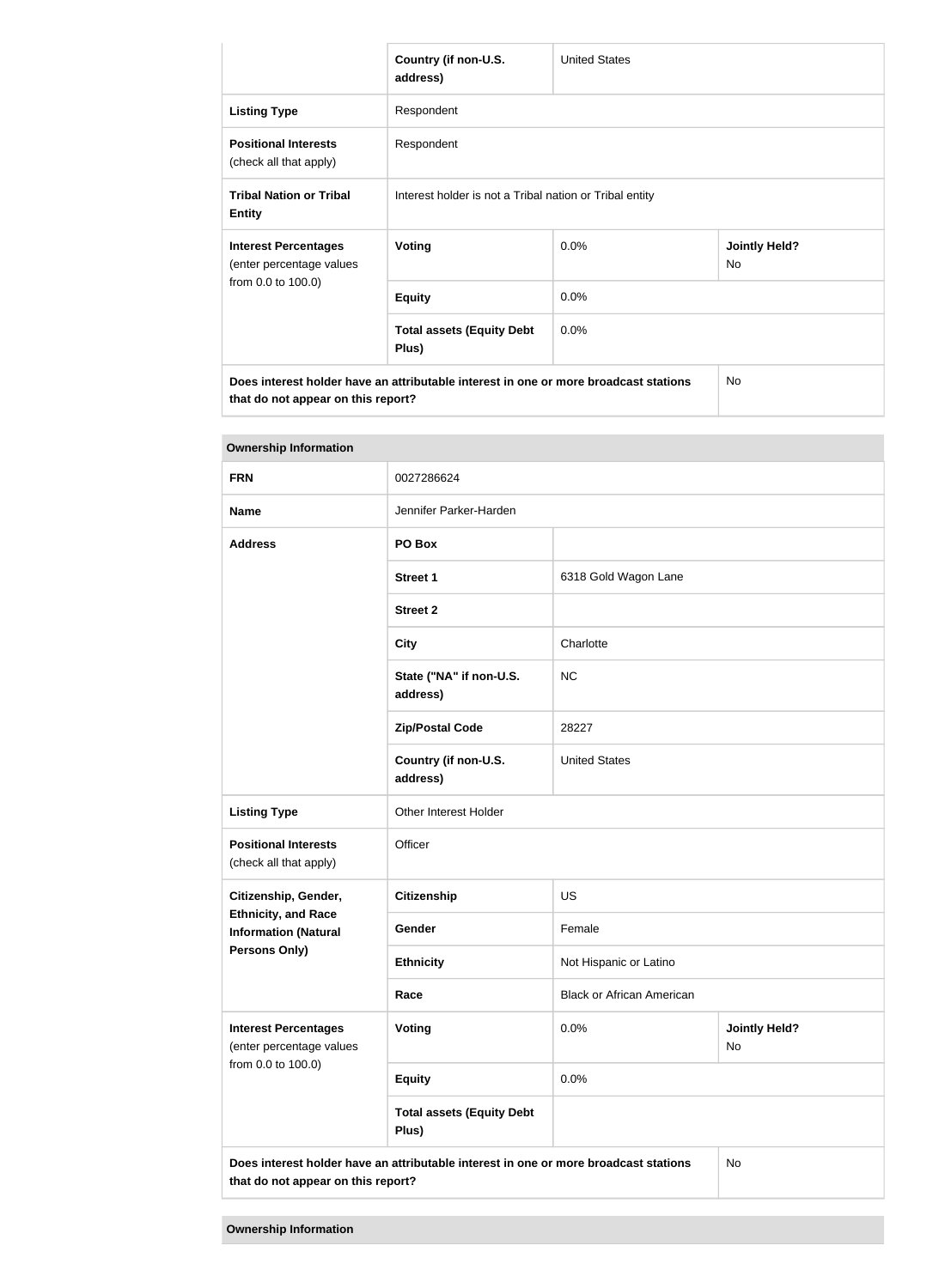| <b>FRN</b>                                                | 0027286715                                                                           |                                    |    |  |
|-----------------------------------------------------------|--------------------------------------------------------------------------------------|------------------------------------|----|--|
| <b>Name</b>                                               | Richard F. Harlow, Jr.                                                               |                                    |    |  |
| <b>Address</b>                                            | PO Box                                                                               |                                    |    |  |
|                                                           | <b>Street 1</b>                                                                      | 103 Legault Drive                  |    |  |
|                                                           | <b>Street 2</b>                                                                      |                                    |    |  |
|                                                           | <b>City</b>                                                                          | Cary                               |    |  |
|                                                           | State ("NA" if non-U.S.<br>address)                                                  | <b>NC</b>                          |    |  |
|                                                           | <b>Zip/Postal Code</b>                                                               | 27513                              |    |  |
|                                                           | Country (if non-U.S.<br>address)                                                     | <b>United States</b>               |    |  |
| <b>Listing Type</b>                                       | Other Interest Holder                                                                |                                    |    |  |
| <b>Positional Interests</b><br>(check all that apply)     | Officer                                                                              |                                    |    |  |
| Citizenship, Gender,                                      | Citizenship<br><b>US</b>                                                             |                                    |    |  |
| <b>Ethnicity, and Race</b><br><b>Information (Natural</b> | Gender                                                                               | Male                               |    |  |
| <b>Persons Only)</b>                                      | <b>Ethnicity</b>                                                                     | Not Hispanic or Latino             |    |  |
|                                                           | Race                                                                                 | White                              |    |  |
| <b>Interest Percentages</b><br>(enter percentage values   | Voting                                                                               | <b>Jointly Held?</b><br>0.0%<br>No |    |  |
| from 0.0 to 100.0)                                        | <b>Equity</b>                                                                        | 0.0%                               |    |  |
|                                                           | <b>Total assets (Equity Debt</b><br>Plus)                                            |                                    |    |  |
| that do not appear on this report?                        | Does interest holder have an attributable interest in one or more broadcast stations |                                    | No |  |

### **Ownership Information**

| <b>FRN</b>                                            | 0027286657                          |                      |  |
|-------------------------------------------------------|-------------------------------------|----------------------|--|
| <b>Name</b>                                           | Anna Charlotta Dick                 |                      |  |
| <b>Address</b>                                        | PO Box                              |                      |  |
|                                                       | Street 1                            | 2005 Granville Road  |  |
|                                                       | <b>Street 2</b>                     |                      |  |
|                                                       | <b>City</b>                         | Greensboro           |  |
|                                                       | State ("NA" if non-U.S.<br>address) | NC                   |  |
|                                                       | <b>Zip/Postal Code</b>              | 27408                |  |
|                                                       | Country (if non-U.S.<br>address)    | <b>United States</b> |  |
| <b>Listing Type</b>                                   | Other Interest Holder               |                      |  |
| <b>Positional Interests</b><br>(check all that apply) | Officer, Director                   |                      |  |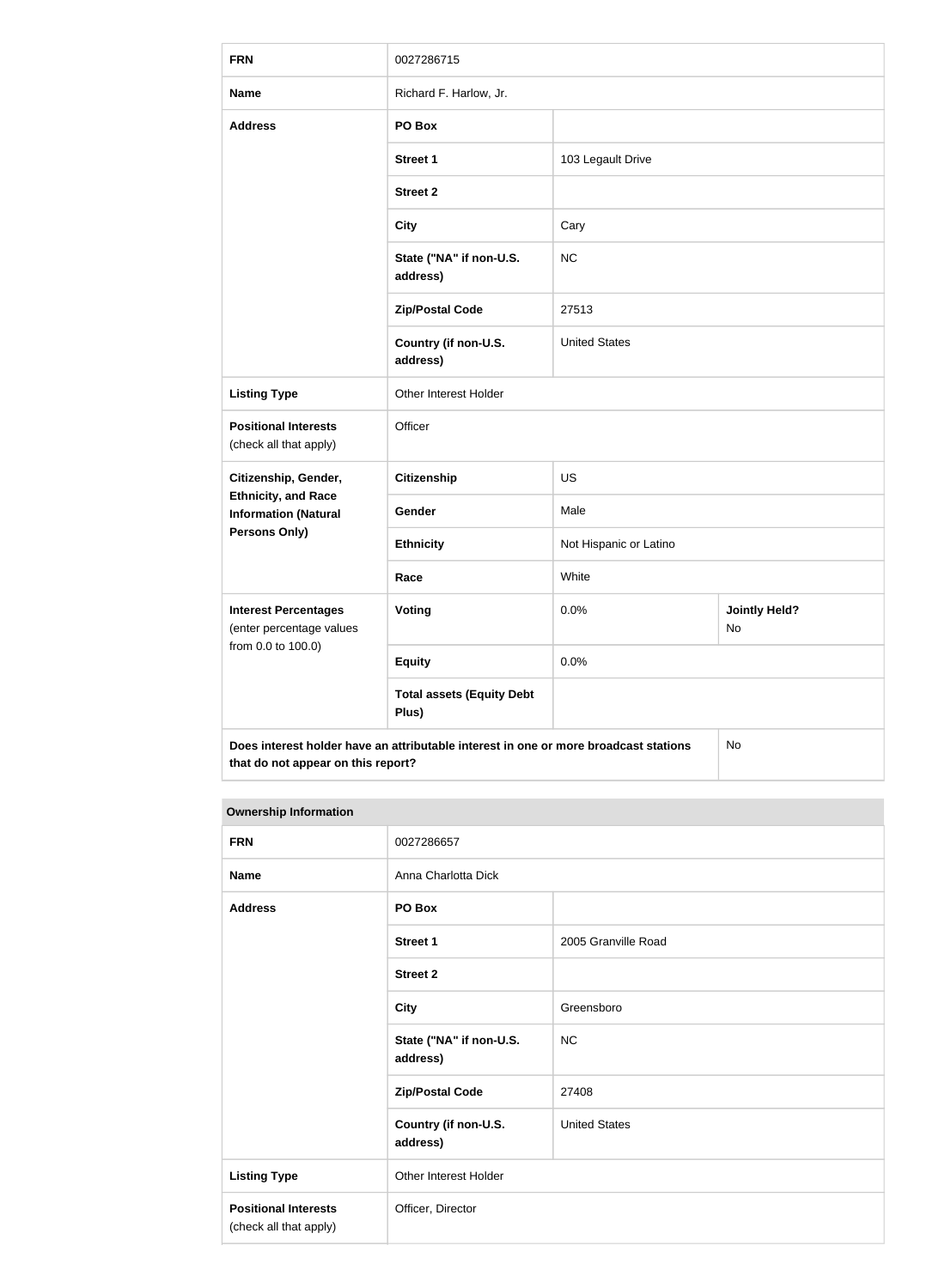| Citizenship, Gender,<br><b>Ethnicity, and Race</b><br><b>Information (Natural</b><br><b>Persons Only)</b>                  | <b>Citizenship</b>                        | <b>US</b>              |                                   |  |
|----------------------------------------------------------------------------------------------------------------------------|-------------------------------------------|------------------------|-----------------------------------|--|
|                                                                                                                            | Gender                                    | Female                 |                                   |  |
|                                                                                                                            | <b>Ethnicity</b>                          | Not Hispanic or Latino |                                   |  |
|                                                                                                                            | Race                                      | White                  |                                   |  |
| <b>Interest Percentages</b><br>(enter percentage values                                                                    | Voting                                    | $0.0\%$                | <b>Jointly Held?</b><br><b>No</b> |  |
| from 0.0 to 100.0)                                                                                                         | <b>Equity</b>                             | $0.0\%$                |                                   |  |
|                                                                                                                            | <b>Total assets (Equity Debt</b><br>Plus) |                        |                                   |  |
| Does interest holder have an attributable interest in one or more broadcast stations<br>that do not appear on this report? |                                           |                        | No.                               |  |

| <b>Ownership Information</b>                              |                                                                                      |                                             |    |
|-----------------------------------------------------------|--------------------------------------------------------------------------------------|---------------------------------------------|----|
| <b>FRN</b>                                                | 0027286665                                                                           |                                             |    |
| <b>Name</b>                                               | James Allen Dick, Jr.                                                                |                                             |    |
| <b>Address</b>                                            | PO Box                                                                               |                                             |    |
|                                                           | <b>Street 1</b>                                                                      | 192 E. Lewis Street                         |    |
|                                                           | <b>Street 2</b>                                                                      |                                             |    |
|                                                           | <b>City</b>                                                                          | Greensboro                                  |    |
|                                                           | State ("NA" if non-U.S.<br>address)                                                  | <b>NC</b>                                   |    |
|                                                           | <b>Zip/Postal Code</b>                                                               | 27406                                       |    |
|                                                           | Country (if non-U.S.<br>address)                                                     | <b>United States</b>                        |    |
| <b>Listing Type</b>                                       | Other Interest Holder                                                                |                                             |    |
| <b>Positional Interests</b><br>(check all that apply)     | Officer, Director, Stockholder                                                       |                                             |    |
| Citizenship, Gender,                                      | <b>Citizenship</b>                                                                   | <b>US</b>                                   |    |
| <b>Ethnicity, and Race</b><br><b>Information (Natural</b> | Gender                                                                               | Male                                        |    |
| <b>Persons Only)</b>                                      | <b>Ethnicity</b>                                                                     | Not Hispanic or Latino                      |    |
|                                                           | Race                                                                                 | White                                       |    |
| <b>Interest Percentages</b><br>(enter percentage values   | Voting                                                                               | 100.0%<br><b>Jointly Held?</b><br><b>No</b> |    |
| from 0.0 to 100.0)                                        | <b>Equity</b>                                                                        | 83.0%                                       |    |
|                                                           | <b>Total assets (Equity Debt</b><br>Plus)                                            |                                             |    |
| that do not appear on this report?                        | Does interest holder have an attributable interest in one or more broadcast stations |                                             | No |

**Ownership Information**

| <b>FRN</b> | --------<br>К<br>905<br>ונוצכ |
|------------|-------------------------------|
|------------|-------------------------------|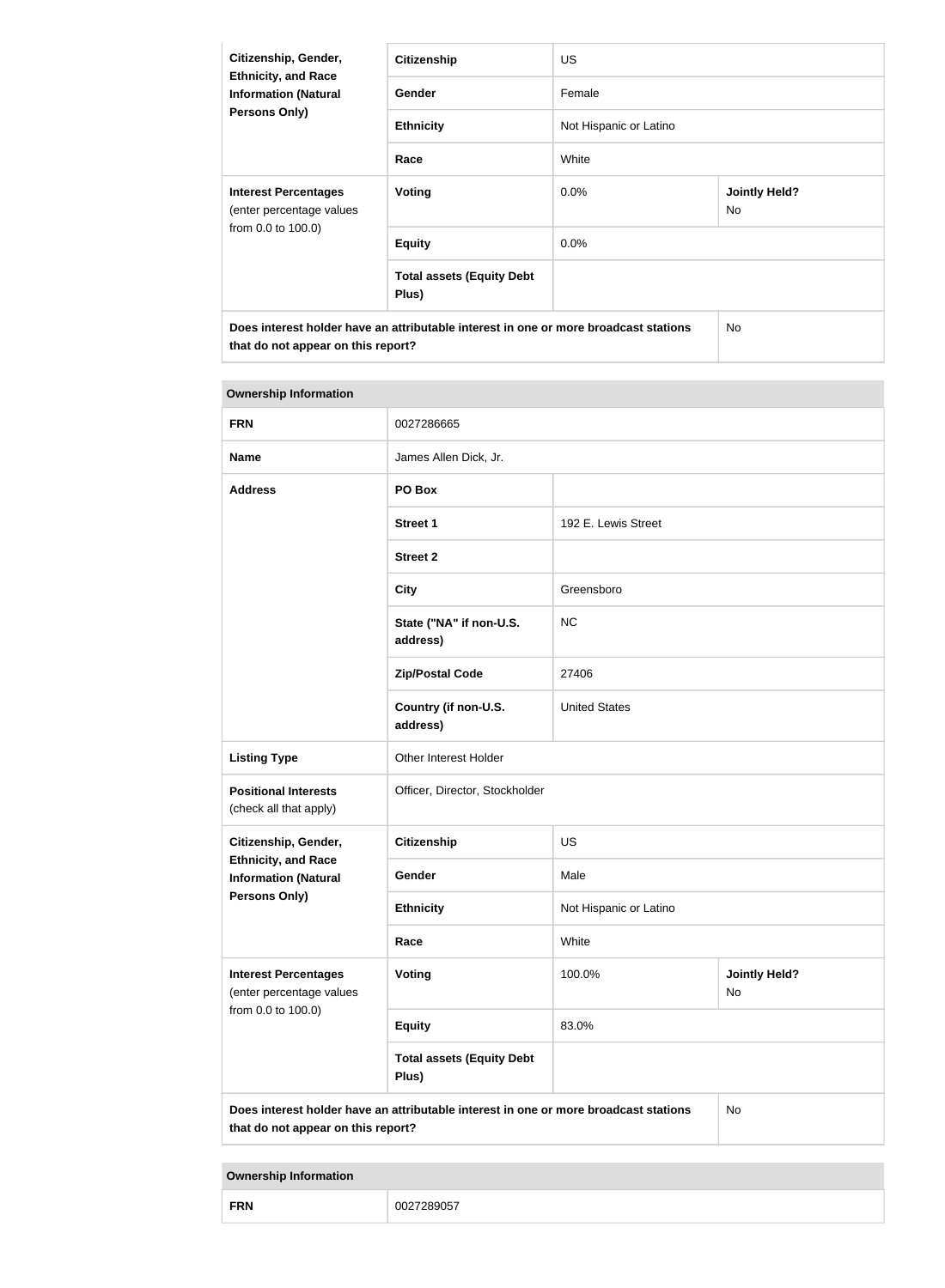| <b>Name</b>                                                                                                                | Erik Christopher Dick                                                               |                        |                            |  |
|----------------------------------------------------------------------------------------------------------------------------|-------------------------------------------------------------------------------------|------------------------|----------------------------|--|
| <b>Address</b>                                                                                                             | PO Box                                                                              |                        |                            |  |
|                                                                                                                            | <b>Street 1</b>                                                                     | 192 E. Lewis Street    |                            |  |
|                                                                                                                            | <b>Street 2</b>                                                                     |                        |                            |  |
|                                                                                                                            | <b>City</b>                                                                         | Greensboro             |                            |  |
|                                                                                                                            | State ("NA" if non-U.S.<br>address)                                                 | <b>NC</b>              |                            |  |
|                                                                                                                            | <b>Zip/Postal Code</b>                                                              | 27406                  |                            |  |
|                                                                                                                            | Country (if non-U.S.<br>address)                                                    | <b>United States</b>   |                            |  |
| <b>Listing Type</b>                                                                                                        | Other Interest Holder                                                               |                        |                            |  |
| <b>Positional Interests</b><br>(check all that apply)                                                                      | Officer                                                                             |                        |                            |  |
| Citizenship, Gender,                                                                                                       | <b>Citizenship</b>                                                                  | <b>US</b>              |                            |  |
| <b>Ethnicity, and Race</b><br><b>Information (Natural</b>                                                                  | Gender                                                                              | Male                   |                            |  |
| <b>Persons Only)</b>                                                                                                       | <b>Ethnicity</b>                                                                    | Not Hispanic or Latino |                            |  |
|                                                                                                                            | Race                                                                                | White                  |                            |  |
| <b>Interest Percentages</b><br>(enter percentage values                                                                    | <b>Voting</b>                                                                       | 0.0%                   | <b>Jointly Held?</b><br>No |  |
| from 0.0 to 100.0)                                                                                                         | <b>Equity</b>                                                                       | 0.0%                   |                            |  |
|                                                                                                                            | <b>Total assets (Equity Debt</b><br>Plus)                                           |                        |                            |  |
| Does interest holder have an attributable interest in one or more broadcast stations<br>that do not appear on this report? |                                                                                     | No                     |                            |  |
|                                                                                                                            | (b) Respondent certifies that any interests, including equity, financial, or voting |                        | Yes                        |  |
|                                                                                                                            |                                                                                     |                        |                            |  |

**interests, not reported in this filing are non-attributable.** If "No," submit as an exhibit an explanation.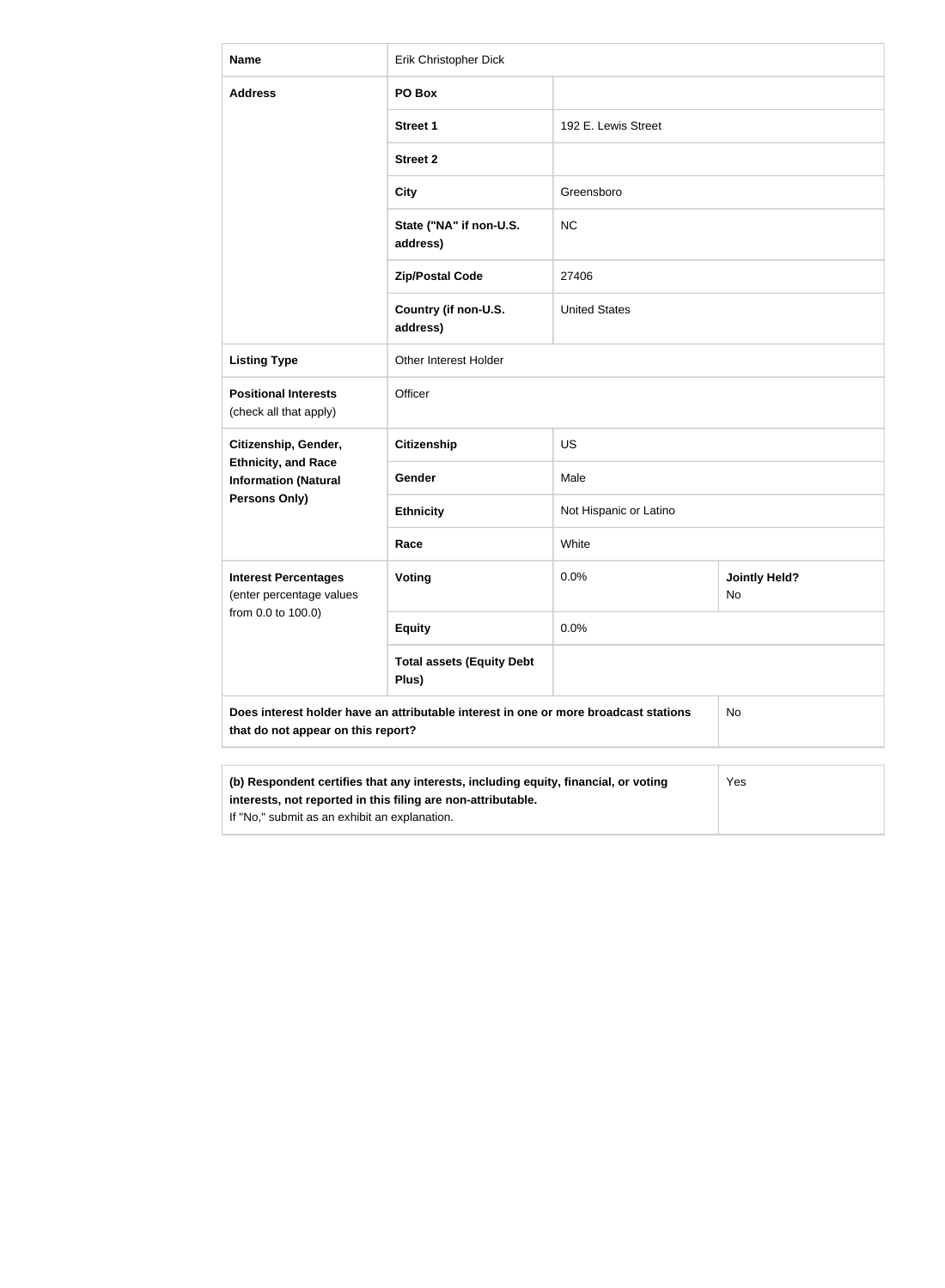

**(d) Are any of the individuals listed as an attributable interest holder in the Respondent married to each other or related to each other as parentchild or as siblings?** Yes

If "Yes," provide the following information for each such the relationship.

#### **Family Relationships**

| <b>FRN</b>   | 0027289057   | <b>Name</b> | Erik Christopher Dick |
|--------------|--------------|-------------|-----------------------|
| <b>FRN</b>   | 0027286665   | <b>Name</b> | James Allen Dick, Jr  |
| Relationship | Parent/Child |             |                       |

#### **Family Relationships**

| <b>FRN</b>   | 0027289057   | <b>Name</b> | Erik Christopher Dick |
|--------------|--------------|-------------|-----------------------|
| <b>FRN</b>   | 0027286657   | <b>Name</b> | Anna Charlotta Dick   |
| Relationship | Parent/Child |             |                       |

#### **Family Relationships**

| <b>FRN</b>   | 0027286665 | <b>Name</b> | James Allen Dick, Jr |
|--------------|------------|-------------|----------------------|
| <b>FRN</b>   | 0027286657 | <b>Name</b> | Anna Charlotta Dick  |
| Relationship | Spouses    |             |                      |